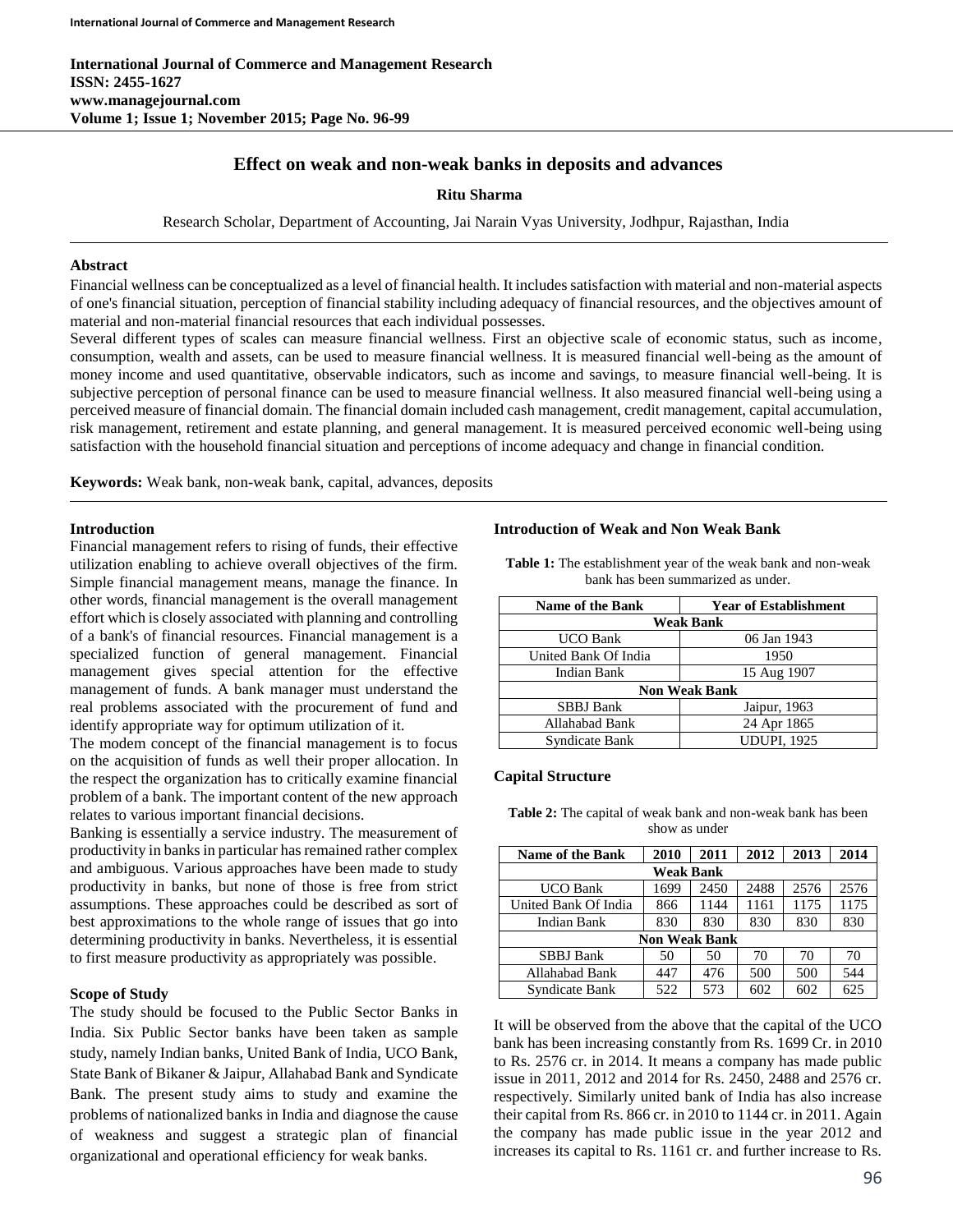1175 cr. in 2014. In Indian bank the capital remains constant Rs. 830 cr. for the period of study. In SBBJ bank the initial capital was Rs. 50 cr. and from the year 2012 and onward it increase to Rs. 70 crs. In Allahabad Bank the initial capital of the bank was Rs. 447 cr. in the year 2010 and which has been shown increasing trend and reached to 544 cr. in the year 2014.

In Syndicate bank has also shown increasing trend in its capital from Rs. 522 cr. in 2010 and rose to Rs. 625 cr. in 2014. It further shows that highest capital in weak bank was in UCO bank and the lowest capital was in SBBJ Bank during the period of study

|  | Table 3: Deposit and Advances a comparison of advances and deposits has been done for the selected bank and represent in the following |
|--|----------------------------------------------------------------------------------------------------------------------------------------|
|  |                                                                                                                                        |

|                                      |                      |         |         | 2014    |  |  |
|--------------------------------------|----------------------|---------|---------|---------|--|--|
| Name of the Bank<br><b>Weak Bank</b> |                      |         |         |         |  |  |
| 1699                                 | 2450                 | 2488    | 2576    | 2576    |  |  |
| 1002216                              | 1224156              | 1452776 | 1540035 | 1734310 |  |  |
| 688039                               | 825045               | 990708  | 1155400 | 1282829 |  |  |
| 314147                               | 399111               | 462068  | 384635  | 451481  |  |  |
| 866                                  | 1144                 | 1161    | 1175    | 1175    |  |  |
| 545359                               | 681803               | 778448  | 891163  | 1006515 |  |  |
| 353935                               | 423300               | 535024  | 630433  | 689087  |  |  |
| 191424                               | 258503               | 243424  | 260730  | 317428  |  |  |
| 830                                  | 830                  | 830     | 830     | 830     |  |  |
| 728518                               | 882277               | 1058042 | 1208038 | 1419802 |  |  |
| 513965                               | 621461               | 752499  | 903236  | 1056425 |  |  |
| 214553                               | 270816               | 305543  | 304802  | 363377  |  |  |
|                                      | <b>Non Weak Bank</b> |         |         |         |  |  |
| 50                                   | 50                   | 70      | 70      | 70      |  |  |
| 392244                               | 460588               | 538523  | 615721  | 721162  |  |  |
| 298507                               | 351764               | 412067  | 492443  | 575350  |  |  |
| 93737                                | 108814               | 126456  | 123278  | 145812  |  |  |
| 447                                  | 476                  | 500     | 500     | 544     |  |  |
| 849718                               | 1060558              | 1318872 | 1595931 | 1787416 |  |  |
| 588018                               | 716049               | 936249  | 1111451 | 1294897 |  |  |
| 261700                               | 344509               | 382623  | 484480  | 492519  |  |  |
| 522                                  | 573                  | 602     | 602     | 625     |  |  |
| 1158851                              | 1170258              | 1355961 | 1579411 | 1853559 |  |  |
| 815323                               | 904064               | 1067819 | 1236202 | 1475690 |  |  |
| 343528                               | 266194               | 288142  | 343209  | 377869  |  |  |
|                                      | 2010                 | 2011    | 2012    | 2013    |  |  |

From the above exhibit it appears that UCO bank the deposits of the bank has been showing increasing trend from the year 2010 to 2012 but in the year it has gown down by Rs. 384635 cr. In the year 2013 but however it has rose by 17.35 % in the year 2014. In united bank of India deposits has grown up Rs. 67079 cr. in 2011 but in the year 2012 it has decrease by Rs. 15079. cr. In 2013 the deposits has increase by Rs. 17306 cr. And further increase to 7.10 % in the year 2014. The deposit Indian bank has rising trend from the year 2010 to 2013 which was higher by 42.40% but during the year 2014 the deposit rate has gown down 0.24 % but however it has again rose to 19.21 %. The tendency of the deposit in SBBJ has been showing increasing trend from the 2010 to 2014 which was increase by 55.55 %. In Allahabad bank the rising trend has been found continuously from the year 2010 till 2014.The increase was notice in Allahabad bank 88.19%.The deposit rate of syndicate bank has shown fluctuating trend from the year 2011 which was below 22.51% but however in the year 2012 which has increase to 31.13% in the year 2014.

| Table 4: Statement Showing Deposits |  |  |  |  |
|-------------------------------------|--|--|--|--|
|-------------------------------------|--|--|--|--|

| <b>Name of the Bank</b> | 2010    | 2011    | 2012    | 2013    | 2014    |  |  |
|-------------------------|---------|---------|---------|---------|---------|--|--|
| Weak Bank               |         |         |         |         |         |  |  |
| <b>UCO Bank</b>         | 1002216 | 1224156 | 1452776 | 1540035 | 1734310 |  |  |
| United Bank Of India    | 545359  | 681803  | 778448  | 891163  | 1006515 |  |  |
| Indian Bank             | 728518  | 882277  | 1058042 | 1208038 | 1419802 |  |  |
| Total                   | 2276093 | 2788236 | 3289266 | 3639236 | 4160627 |  |  |
| <b>Non Weak Bank</b>    |         |         |         |         |         |  |  |
| <b>SBBJ</b> Bank        | 392244  | 460588  | 538523  | 615721  | 721162  |  |  |
| Allahabad Bank          | 849718  | 1060558 | 1318872 | 1595931 | 178416  |  |  |
| Syndicate Bank          | 1158851 | 1170258 | 1355961 | 1579411 | 1853559 |  |  |
| Total                   | 2400813 | 2691404 | 3213356 | 3791063 | 4362137 |  |  |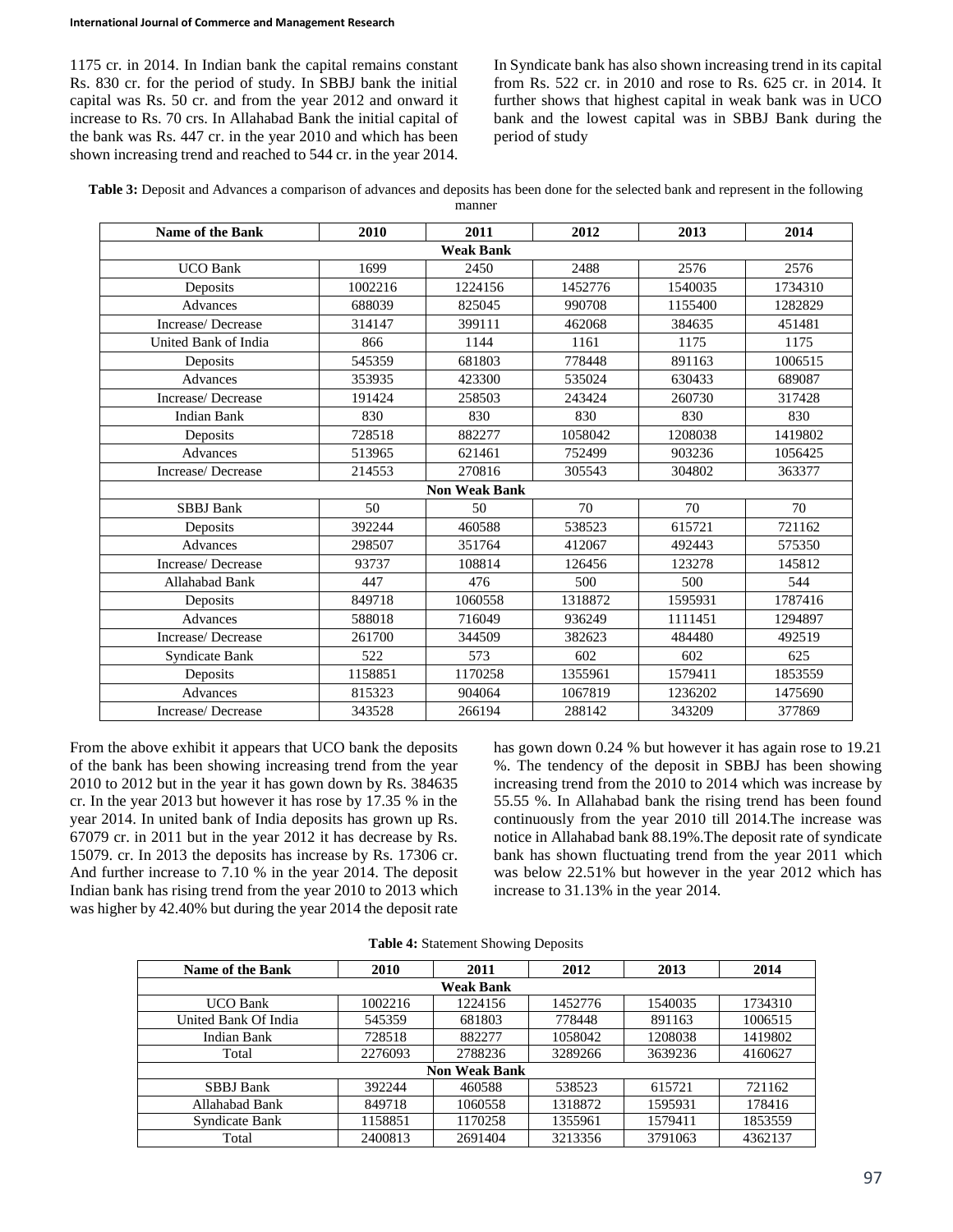| Name of the Bank     | 2010    | 2011    | 2012    | 2013    | 2014    |  |  |
|----------------------|---------|---------|---------|---------|---------|--|--|
| <b>Weak Bank</b>     |         |         |         |         |         |  |  |
| <b>UCO Bank</b>      | 688039  | 825045  | 990708  | 1155400 | 1282829 |  |  |
| United Bank Of India | 353935  | 423300  | 535024  | 630433  | 689087  |  |  |
| Indian Bank          | 513965  | 621461  | 752499  | 903236  | 1056425 |  |  |
| Total                | 1555939 | 1869806 | 2278231 | 2689069 | 3028341 |  |  |
| <b>Non Weak Bank</b> |         |         |         |         |         |  |  |
| <b>SBBJ</b> Bank     | 298507  | 351764  | 412067  | 492443  | 575350  |  |  |
| Allahabad Bank       | 588018  | 716049  | 936249  | 1111451 | 1294897 |  |  |
| Syndicate Bank       | 815323  | 904064  | 1067819 | 1236202 | 1475690 |  |  |
| Total                | 1701848 | 1971877 | 2416135 | 2840096 | 3345937 |  |  |

**Table 5:** Statement Showing Advances

During the period of study excellent growth was notice in business in which it operates. A significant feature during the period of study has shown high growth in both advances and deposits which exceeded industry average, leading to a significant increase in its market share. Deposit in weak bank grew by 14.33% in the year 2014 as against the year 2010- 2011. Deposits in non-weak bank witnessed a robust growth  $\mathcal{Q}(15.06\%)$  of Rs. 5,71,074 cr. With continued focus on low cost CASA deposit which registered a growth of 23% during the period of study.

Similarly weak bank advances portfolio witness a poor growth 12.62% over the period of 2010. And advances for non-weak bank indicate remarkable increased to 17.81% over the period of 2010-11.

The scale of business and thereby the profitability is a function of quantum of deposits with the bank. These are the main source of fund to the bank for the purposes of investment and advances. Deposits imply costs to the banks also because interest is to be paid to the depositors. Service cost of time deposits to low but they are the most expensive but on the other hand the demand deposits are cheaper but their service cost is high. The deposits are a fund used for advancing loans and making investment. This in turn brings income to the bank. Due to direct access of corporate sector in raising the funds from capital market, the banks are facing a shortage of remunerative advancing opportunities.

# **Conclusion**

To conclude it can be said that majority of the studies are too aggregative and if somewhere disaggregation is achieved methodological problems are there. Studies have been done either in the production function approach or in the ratio analysis approach. This kind of approach is parametric and confounds the effects of misspecification of functional form with inefficiency. As an alternative to it, few studies have used the programming model that is non-parametric and population based and hence is less prone to this type of specification error. Hence, the efficiency evaluation at a disaggregated level is relatively a less researched area and there seems to be an ample scope for the same. Weak Bank has shown poor performance while splendid growth was observed in non-weak bank. Since immersive rise in profits and containment of NPA, as the same time non weak bank continued to be on the growth trajectory during 2013-14 in respect of branch expression.

Non weak bank has also shown an impressive growth in net profits and operating profits too posted a smart growth on the back of healthy increase of in net interest income in driving by growth in advances increase in yield and also increase in other income.

# **Suggestions**

Based on the findings and conclusions, the following suggestions are put forth, which may help to improve the profitability and to improve efficient use of funds available for productive purpose.

- 1. A Debt Equity Ratio 1:1 is normally considered satisfactory. Lenders usually like a low debt to equity ratio because a low ratio (less than 1) is the indication of greater protection to their money. But stockholders like to get benefit from the funds provided by the creditors therefore they would like a high debt to equity ratio. (more than 1). A debt-equity ratio of 2:1 is generally considered reasonable. Therefore, State Bank of India should not allow the Debt Equity Ratio to cross the limit of 2:1.
- 2. State Bank of India should also not allow the Debt Equity Ratio to cross the limit of 2:1
- 3. State Bank of India itself and its Associates Banks should have to increase Net Worth in Capital employed.
- 4. State Bank of India and their group must create strategic alliance with the rural regional banks to open up rural branches and increased use of technology for improved products and services.
- 5. Banking sector were in India need to move towards a more market based system for to create the sound and condition for well-functioning of a market based banking system.
- 6. Banks should concentrate more on improving total income i.e. interest and non-interest income. For increasing noninterest income, it is important for the banks to target on providing value added service.
- 7. Deposits, which play a major role of bank liabilities, needs to be explored to the maximum potential. Bank must put maximum efforts to attract fixed deposits which contribute significantly towards the enrichment of bank profitability. Admittedly mobilizing fixed deposits is becoming difficult due to competition from mutual funds; still, scope for enhancement of short term deposits exists by improved customer service, attractive rates of interest in proportionate with other non-banking financial institutions, better nomination facilities and by the introduction of sophisticated technology and communication systems.
- 8. The establishment or operating expenses needs to be monitored regularly after dividing it in controllable and non-controllable aspects. Though the staff salary structure of banks is subject to agreements with the trade unions, but the utilization of manpower resources to the optimum advantage is within the control of managements. Moreover, if staff assessment is carried out on the basis of activity analysis and productivity criteria, it could be